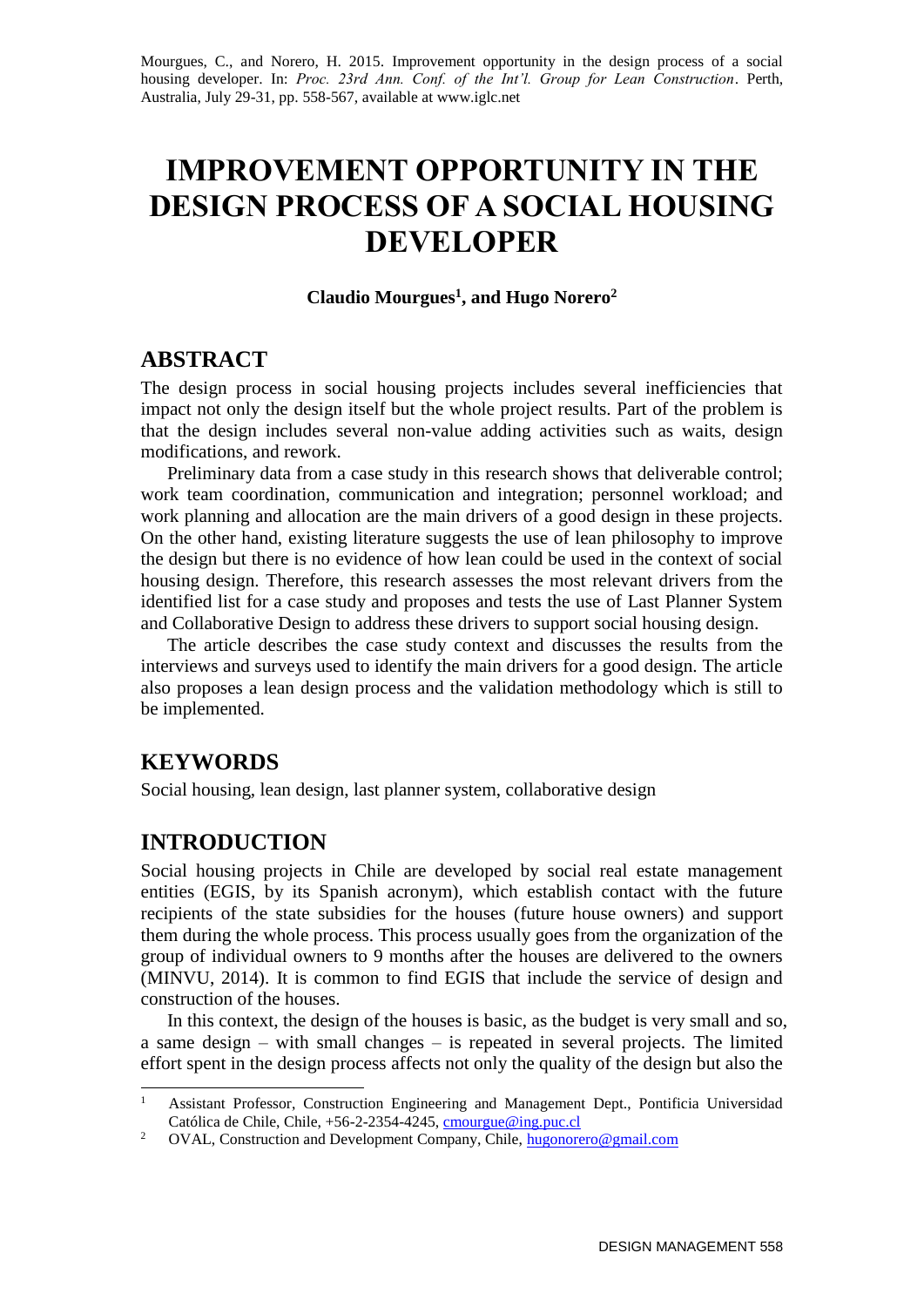efficiency and effectiveness of the construction as the early project phases dramatically impact project performance (Kolltveit and Grønhaug, 2004).

Despite the impact that the design process has in the rest of the project, research on the management and engineering of this process has been limited (Freire and Alarcón, 2002). Several authors (Cornick, 1991; Austin, Baldwin and Newton, 1994; Koskela, Ballard and Tanhuanpaa, 1997; Ballard and Koskela, 1998; Formoso et al., 1998), referenced by Freire and Alarcón (2002), indicate that "planning and control are substituted by chaos and improvising in design, causing poor communication, lack of adequate documentation, deficient or missing input information, unbalanced resource allocation, lack of coordination between disciplines, and erratic decision making."

To reduce these problems, some authors have proposed the use of Last Planner<sup>TM</sup> for the design process (Freire and Alarcón, 2002; Choo et al., 2004; Hamzeh, Balard and Tommelein, 2009). Other authors have proposed integrated concurrent engineering – an adaptation of extreme collaboration  $(XC)$ , which is a design collaboration methodology developed at NASA (National Aeronautics and Space Administration) – to accelerate the design process (Chachere, Levitt and John Kunz, 2003; Chachere, 2009). Jara, Alarcón and Mourgues (2009), proposed an interesting combination of both approaches, using last planner to manage the design commitments and thus increasing the productivity and efficacy of the integrated concurrent engineering sessions.

This research aims at identifying main drivers of efficient design for social housing in Chile and assessing Last Planner<sup>TM</sup> system and collaborative design to reduce an EGIS design problems. This paper presents the drivers and the proposal for the application and validation of these methods, as the application is still undergoing.

# **METHODOLOGY**

The research is based on a case study where interviews – together with the literature review – provided key information to identify relevant factors for an efficient design process. The interviews included the four managers of the case study's company. Then, based on a survey applied to the case study, we chose the most important design factors for the company. Finally, to improve the design efficiency addressing the identified factors, we propose the use of two Lean Methodologies.

The validation of these methodologies is still to be implemented, and the methodology for this validation is described in the "Proposed Intervention" section of this paper.

# **SOCIAL HOUSING DESIGN – CHILEAN CASE STUDY**

The case used in this research is an EGIS company that coexists with a construction company, which is a common case in Chile. This company develops and builds about 8 projects per year, ranging from 15 to 160 units, with an approximate annual revenue of 20 million USD. This company's design process usually is longer than the initially estimated duration, forcing an overlap between design and construction. The case study aims at understanding the causes of this problem and proposing/testing a solution.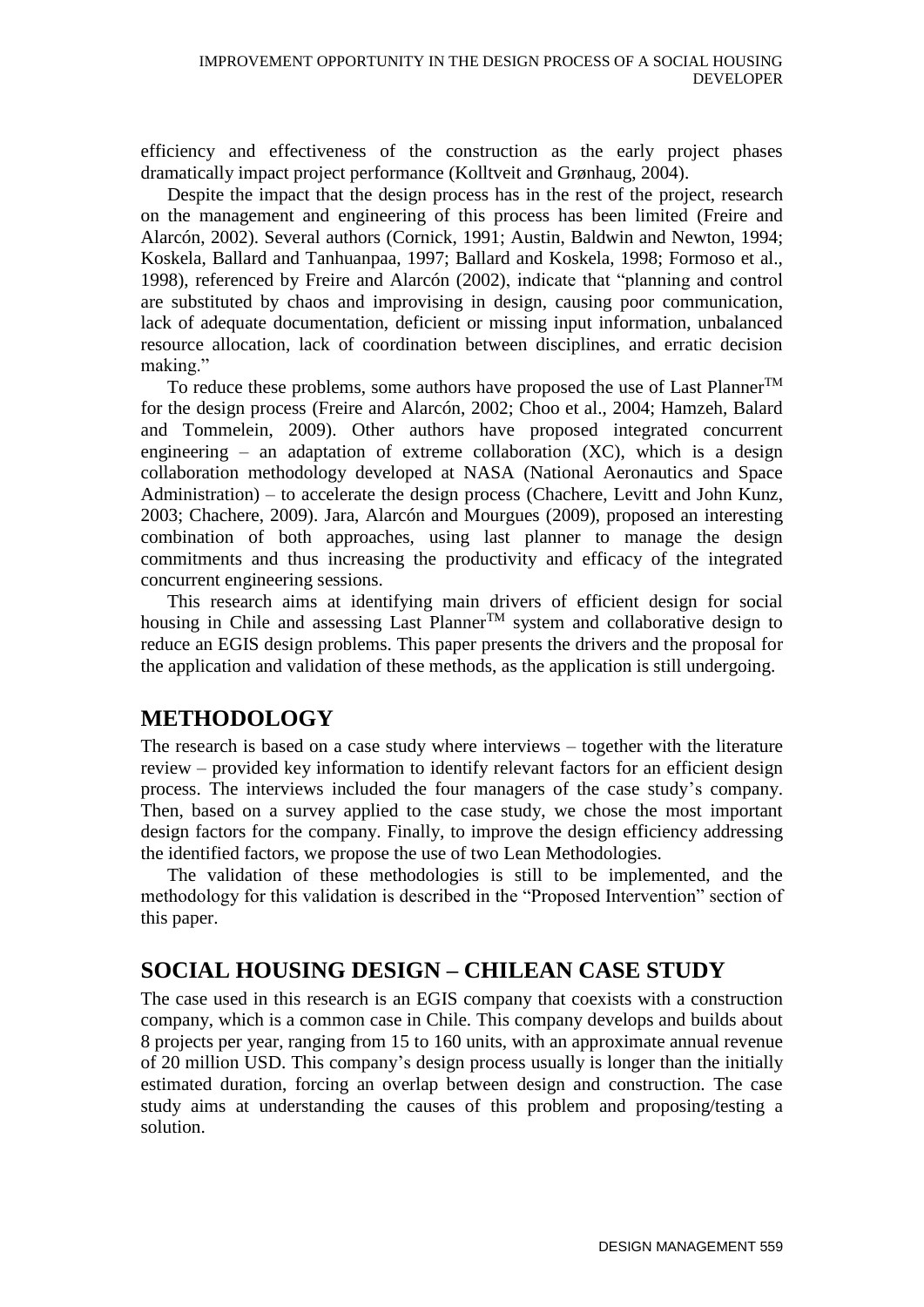First, we collected preliminary data that allowed us to identify factors that are relevant for an efficient design and the company's performance and improvement need regarding those factors.

#### **RELEVANT FACTORS FOR DESIGN EFFICIENCY**

Open interviews to the company's four managers – guided by the literature review – helped us to identify the following factors.

- Human resource quantity and quality: number of persons working in the design process with experience, skills and attitude proper for the work.
- Quality of design input information: clear definition of a client's requirements and scope.
- Personnel workload: amount of work that design workers are performing at the same time.
- Leader skills: soft skills such as proper decision making, empathy, being able to motivate, work coordination, conflict solving, etc.
- Coordination, communication and integration of the work team: how well the design team members relate to each other to perform their job.
- Work planning and allocation: analysis of dependencies and constraints in the design process in order to plan and allocate resources accordingly.
- Quality and quantity of infrastructure, equipment and tools: Proper relation between the needs of the design tasks and the amount and quality of resources such as physical spaces, computers, software, etc.
- Document management: being able to efficiently and securely create, find, distribute, review and store design documents.
- Deliverable control: systematic review of the deliverables to reduce design mistakes and omissions.

These factors do not intend to be a comprehensive list but they represent the view of the company´s managers about the drivers of design efficiency for their projects.

In order to assess the importance of these factors for the company's design efficiency, we applied a survey to the company's design professionals.

#### **SURVEY**

The survey asked about the need for improvement and the general performance of the company for each of these factors. These two questions try to gather the relevance of the factors from different perspectives. The first question (improvement need) emphasizes the implicit relevance of the factor in order to reach higher efficiency in the design process. The second question (general performance) assesses how well the company is doing related to that factor.

The respondents include 8 professionals that represent almost 73% of the company´s personnel involved in the design process (11 persons).

Table 1 shows the assessment of the company's improvement need for each of the identified factors. The survey asked the respondents to identify the three factors (without order) that the company needed to improve the most to have a successful design process.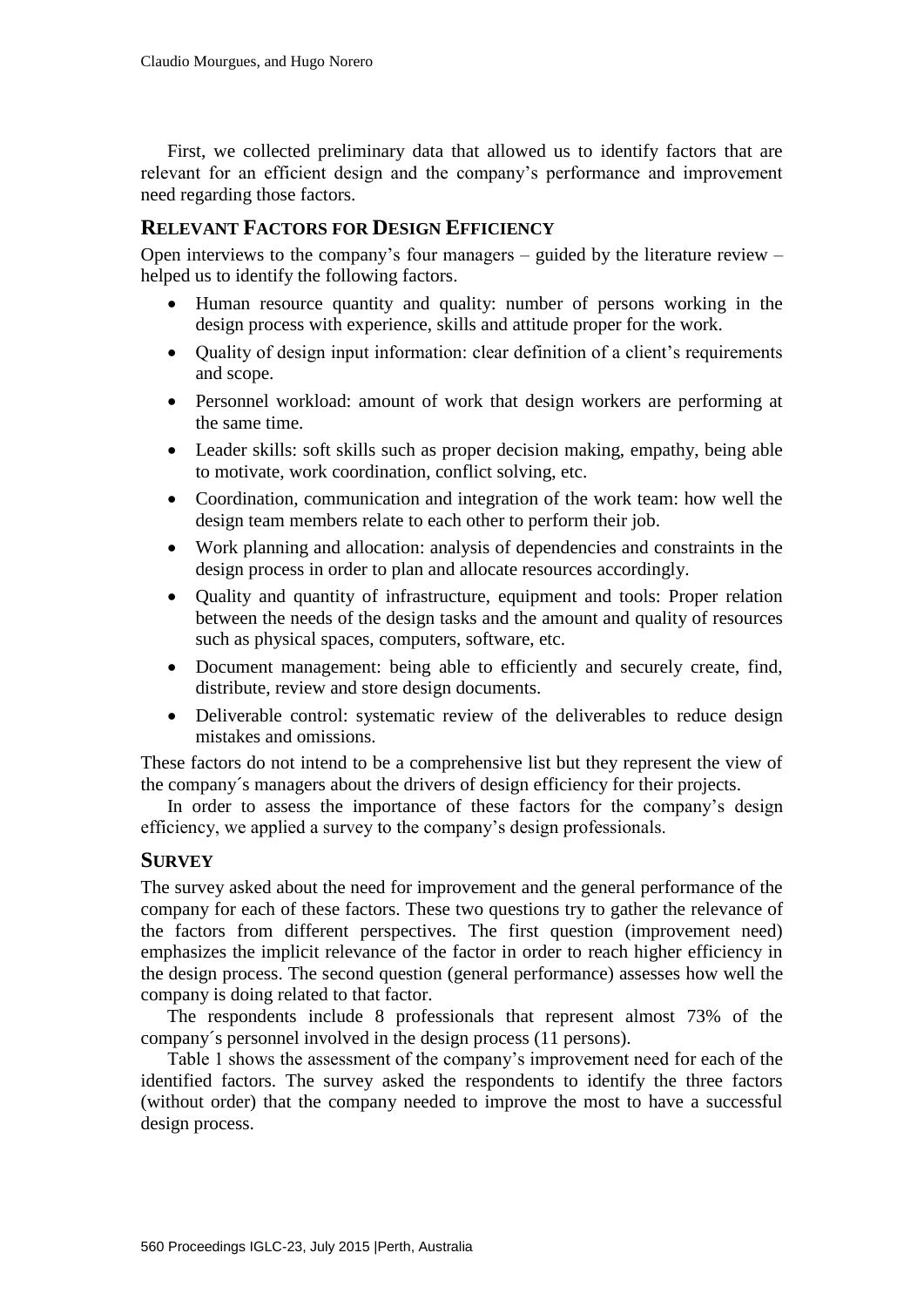| <b>Design Efficiency Factor</b>                             |   | <b>Respondents</b> |             |   |   |             |   |   |  |
|-------------------------------------------------------------|---|--------------------|-------------|---|---|-------------|---|---|--|
|                                                             | 1 |                    | 2 3 4 5 6   |   |   |             |   |   |  |
| Work planning and allocation                                | 1 | $1 \quad 1$        |             |   |   | $\mathbf 1$ | 1 |   |  |
| Work team coordination, communication and integration       |   | 1                  | 1 1 1       |   |   |             | 1 |   |  |
| Deliverable control                                         | 1 |                    | $1 \quad 1$ |   |   |             |   |   |  |
| Leader skills                                               |   |                    |             | 1 |   | 1           |   |   |  |
| Personnel workload                                          |   |                    |             |   |   | 1           |   | 1 |  |
| Quality of design input information                         |   |                    |             | 1 | 1 |             |   |   |  |
| Document management                                         |   |                    |             |   |   |             | 1 |   |  |
| Human resource quantity and quality                         |   |                    |             |   |   |             |   |   |  |
| Quality and quantity of infrastructure, equipment and tools |   |                    |             |   |   |             |   |   |  |

*Table 1. Survey Results for the Company's Improvement Need*

The assessment of the company's performance is based on a 5 point Likert scale where 5 is the worst behaviour and 1 is the best one. Table 2 shows these results.

| <b>Design Efficiency Factor</b>                             | <b>Respondents</b> |    |   |  |     |  |                 |  |
|-------------------------------------------------------------|--------------------|----|---|--|-----|--|-----------------|--|
|                                                             |                    |    |   |  |     |  | 1 2 3 4 5 6 7 8 |  |
| Work planning and allocation                                |                    |    |   |  |     |  | 3 3 3 4 4 3 4   |  |
| Work team coordination, communication and integration       | 4                  |    |   |  |     |  | 3 3 4 3 3 3 2   |  |
| Deliverable control                                         |                    |    |   |  |     |  | 3 3 3 4 5 4 4   |  |
| Leader skills                                               |                    |    |   |  |     |  | 3 2 3 3 4 3 3 2 |  |
| Personnel workload                                          |                    |    |   |  |     |  | 5 1 5 5 5 5 1 1 |  |
| Quality of design input information                         |                    |    |   |  |     |  | 2 2 4 4 3 3 3 3 |  |
| Document management                                         |                    |    |   |  |     |  | 3 2 4 3 3 3 3 4 |  |
| Human resource quantity and quality                         |                    |    |   |  |     |  | 2 2 2 2 2 2 3   |  |
| Quality and quantity of infrastructure, equipment and tools |                    | 22 | 1 |  | 2 1 |  | 2 2 2           |  |

*Table 2. Survey Results for the Company's Performance*

Figure 1 compares the company's performance and improvement need regarding the design efficiency factors. The performance is calculated as the average of the responses shown in Table 2, while the improvement need is calculated as the percentage of respondents that identified each factor as shown in Table 1. Figure 1 also highlights the most relevant factors considering they either were selected by a majority of respondents in Table 1 or averaged a bad performance based on Table 2.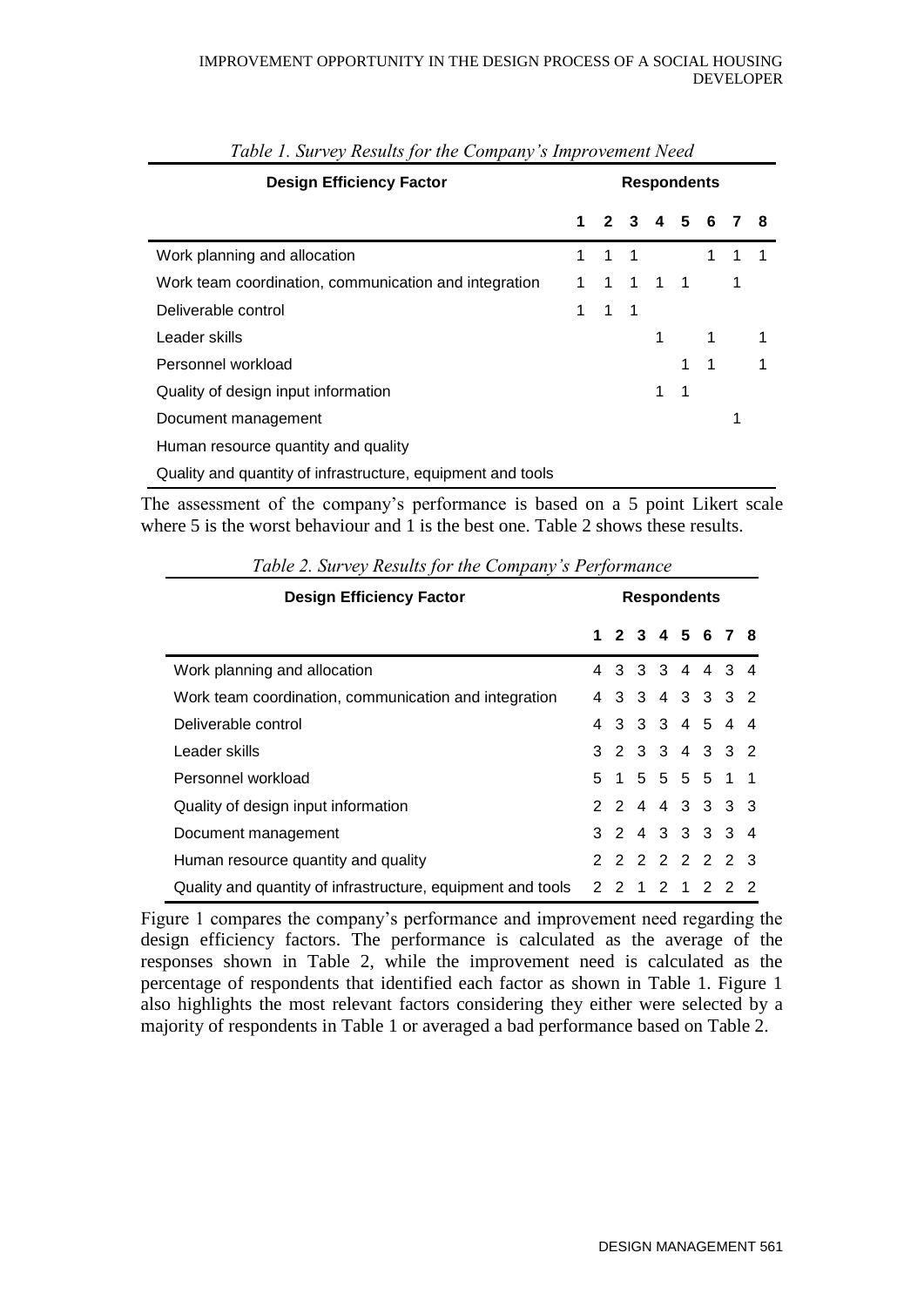



Figure 1 shows that none of the design professionals consider that quantity and quality of both human resources and infrastructure, equipment and tools are part of the three most important factors that need improvement to accomplish an efficient design. At the same time, the professionals declare that the company is doing relatively well on those factors.

On the contrary, 80% of the design professionals that answered the survey considered the coordination, communication and integration of the work team, and the work planning and allocation to be within the three most important factors for an efficient design.

Regarding the company's performance, the respondents considered that the company's worst performance is on deliverable control, personnel workload, and work team coordination, communication and integration.

#### **DESIGN EFFICIENCY METRICS**

This study assesses the design efficiency as the duration of this process, considering a constant amount of design resources. The social design process includes two main phases: Design until delivery to SERVIU, and design from this delivery until final approval. SERVIU (Regional Service of Housing and Urbanism) is the state organism that approves the social housing projects. Figure 2 shows the data for 6 projects of the case study company. These projects are ordered chronologically with the newest projects to the right of the figure, covering a period of 5 years. The amount of design resources is considered the same for all the projects.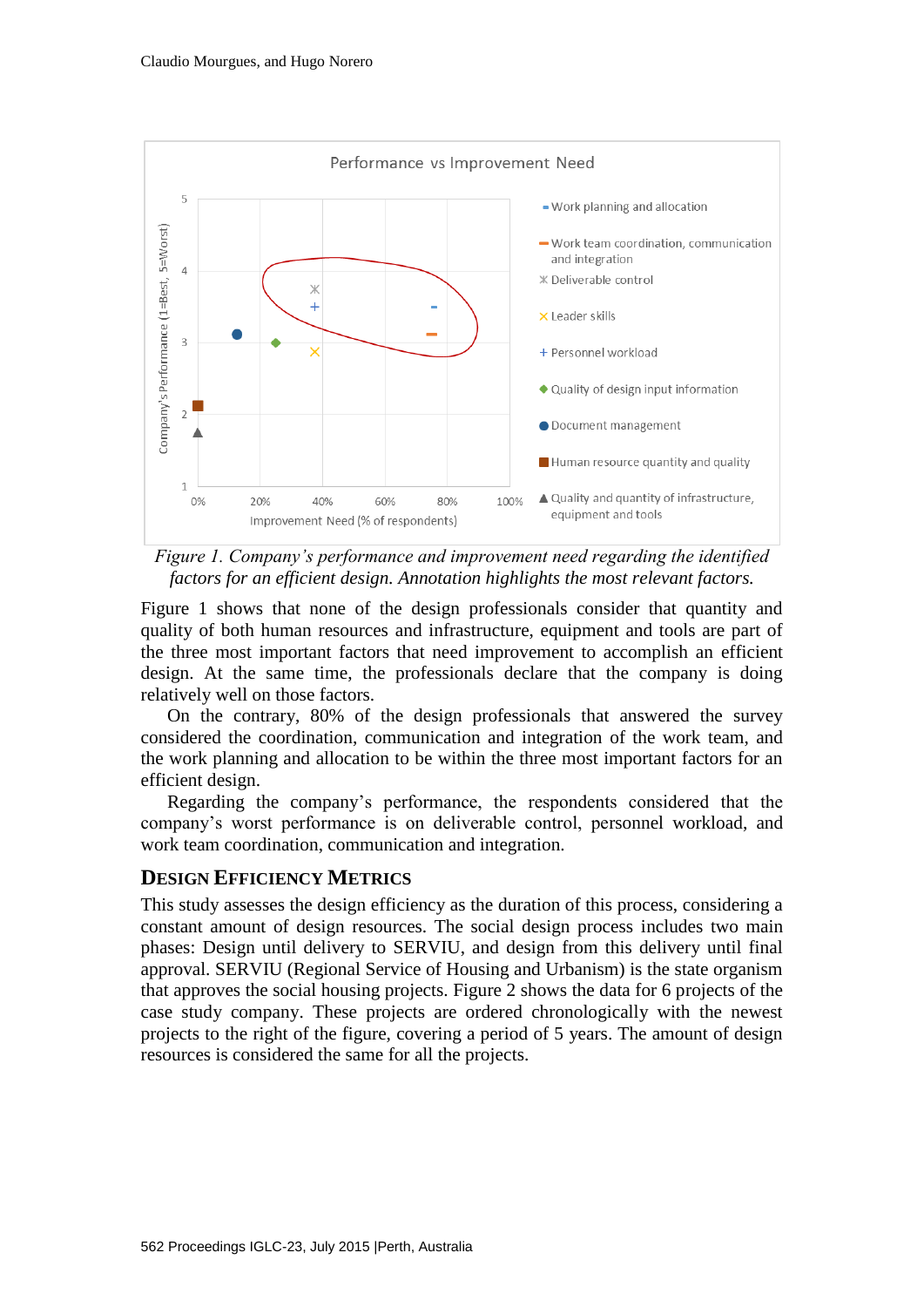#### IMPROVEMENT OPPORTUNITY IN THE DESIGN PROCESS OF A SOCIAL HOUSING DEVELOPER



*Figure 2. Duration of the social housing design process.*

The projects include the number of house units to show that there is not apparent relation between number of houses and design duration. This is expected as even though there is certain design work related with the extension of the project (e.g., urbanization design), most of the work is focused on the houses but the same design applies to all the project houses.

Figure 2 shows an increment in the duration of the first phase of the design, i.e., all the work needed to present the design to the approving agency. At the same time, general duration decreases from project C. A possible interpretation of this incipient trend is that the longer process of preparing the design for the approving agency leads to a shorter review process and even total duration.

Despite this positive general trend, the company's managers consider that the total duration is still too long, which affects their competitiveness.

# **PROPOSED INTERVENTION**

The next step in this ongoing research is to implement lean methodologies in the design process and compare the design efficiency metrics with the historic data.

Based on the results shown in Figure 1 and literature recommendations, we decided to implement Last PlannerTM System and Collaborative Design to address the most relevant factors for the design efficiency. The scope of this intervention is the first part of the design process shown in Figure 2: the internal design to prepare the information submitted to the approving agency (SERVIU). The next section describes this process with the proposed changes.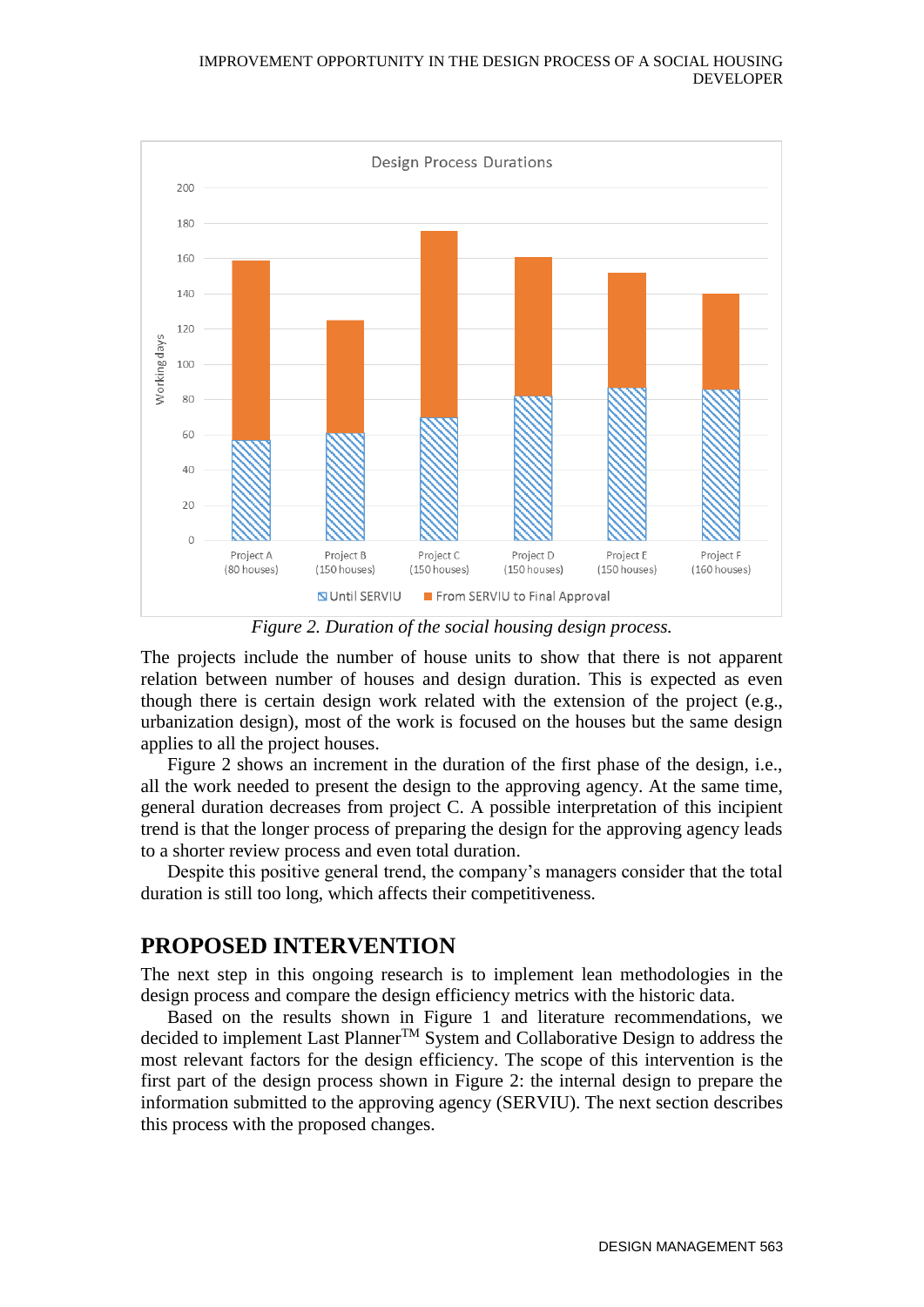### **PROPOSED DESIGN PROCESS**

The proposed process, depicted in Figure 3, aims at incorporating design collaboration sessions that are planned and prepared within the Last Planner<sup>TM</sup> framework. The underlying idea is to use commitment management to facilitate the collaborative design (CD) sessions.



*Figure 3. Proposed design process.*

The process starts designating a design coordinator whose responsibility is to facilitate and ensure that the design plan is met. This coordinator must identify the client requirements and develop a general work plan. Then, using input from the constructor, the coordinator prepares the specifications for the design work.

The next activity is the development of the collaborative design plan. This activity is led by the design coordinator but all the design team must participate with the exception of designers whose work scope is very limited and does not considerably affect the project ("Other designers", in Figure 3). The collaborative design plan identifies parts of the design that would benefit the most from a collaborative approach. These parts of the design will be executed in the Collaborative Design (CD) sessions.

The CD sessions are work sessions (not coordination/revision meetings) of at least half day, where the designers meet to perform parts of their design work that are very interdependent with other parts of the design. These sessions are spread during the design period and alternated with regular design sessions where the designers perform work that does not considerably affect the others. Also, during the regular design sessions, the designers must prepare all the information they need to make the CD sessions productive. Here is where the last planner<sup>TM</sup> methodology is used, led by the design coordinator, in order to ensure that design commitments are met by removing the identified constraints. The idea is that at the end of a CD session, the designers do a lookahead, identify constraints and make commitments to free certain constraints in order to be ready for the next CD session. The designers must free those constraints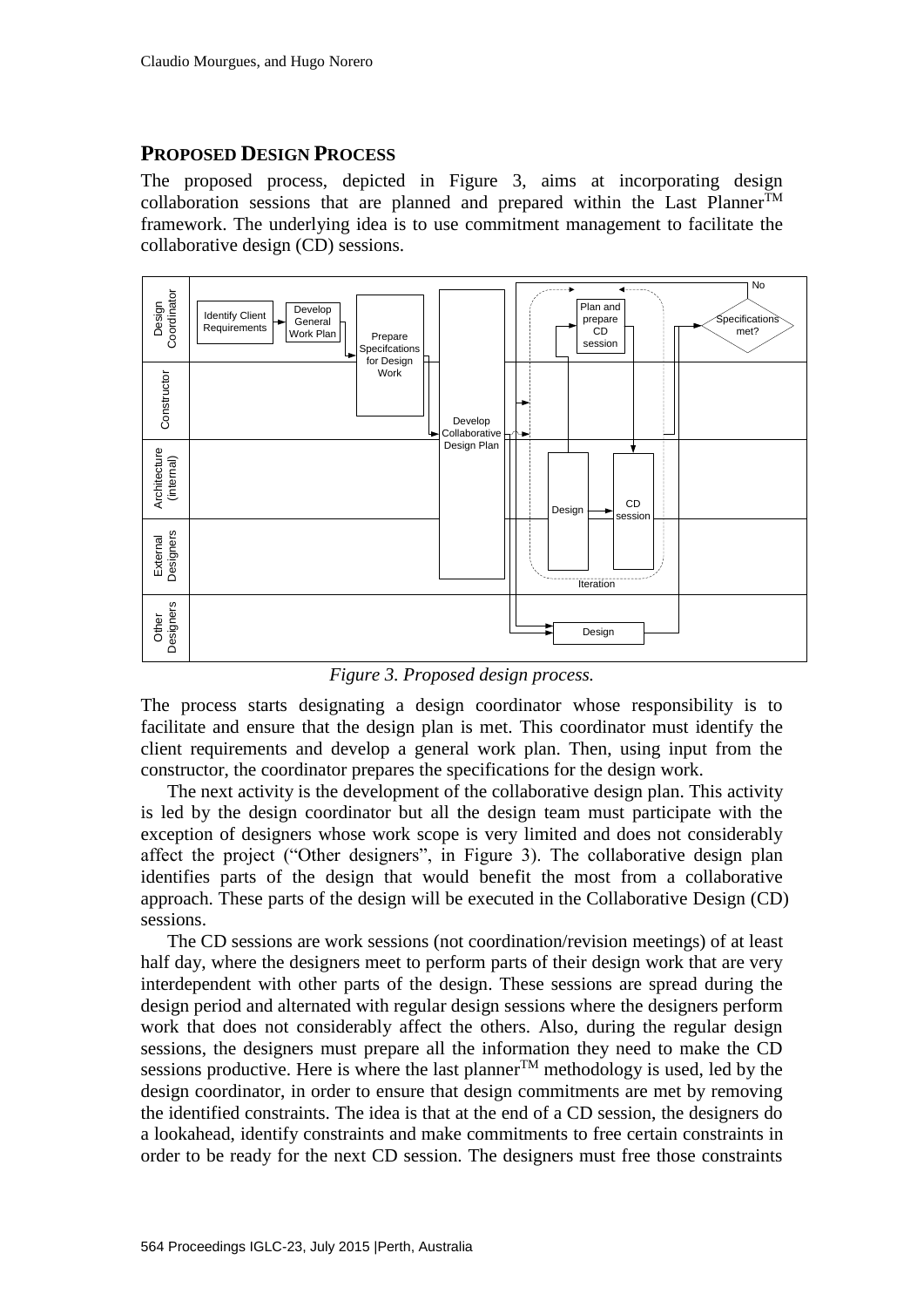during the regular design period and the design coordination must facilitate that process. This design/CD-sessions cycle repeats until the design work is completed. In parallel to this cycle, the designers whose work is more independent ("Other designers", in Figure 3) will perform their work in the traditional approach.

At the end of this design cycle, there is checking point where the design coordinator assesses the achievement of the design specifications. If there are observations, the process goes back to the design cycle.

#### **PROPOSED VALIDATION**

The validation has two parts: field-based and theoretical. For the field-based validation, we will apply the design process proposed above in one project of the company and compare the design efficiency metrics described previously. Ideally, more projects should be used for a more robust field-based validation but time and project availability cannot be guaranteed.

For the theoretical validation, we will carry out a charrette exercise with two groups performing the design for the same project but using different methods: traditional and lean. The scope of the design exercise will be limited so it can be performed in a reasonable amount of time (not longer than 4 hours). Therefore, the exercise will focus in the actual design, starting with a set of given specifications. The experiment subjects should be professional designers. This validation will allow to capture, besides the design efficiency metrics, other metrics such as interactions among designers, design quality, and variability of the results.

# **CONCLUSIONS**

The preliminary data shows that the factors related with planning, coordination, communication and integration were considered the most relevant to achieve an efficient design. These factors are strongly related with the proposed methodologies: last planner<sup>TM</sup> and collaborative design. On the other hand, the company's worst performance related to the control of the deliverables, personnel workload and work planning. Again, the proposed methodologies address these identified factors.

Some of the initially identified factors seem to be conceptually related, for example the amount and quality of human resources, work planning and allocation, and personnel workload. This conceptual relation does not affect the validity of the findings nor the proposed design process.

The context of social housing plays an important role in the identified factors as the tight budgets lead to a reduced investment in the design planning and coordination. This hinders the control of the deliverables and work assignments leading to personnel's work overload. At the same time, the interaction with the groups of future house owners challenges the management of the design process.

Also related with the context of social housing, one of the main foreseen challenges is the alignment of the external designers. In this regard, designers for social housing projects usually are independent professionals or very small companies which presents a challenge to the implementation of the methodologies. The case study's EGIS – in its owner capacity – plans to generate incentives such as long-term relations and methodology training. On the other hand, the discrimination between external and other designers (Figure 3) reduces this challenge.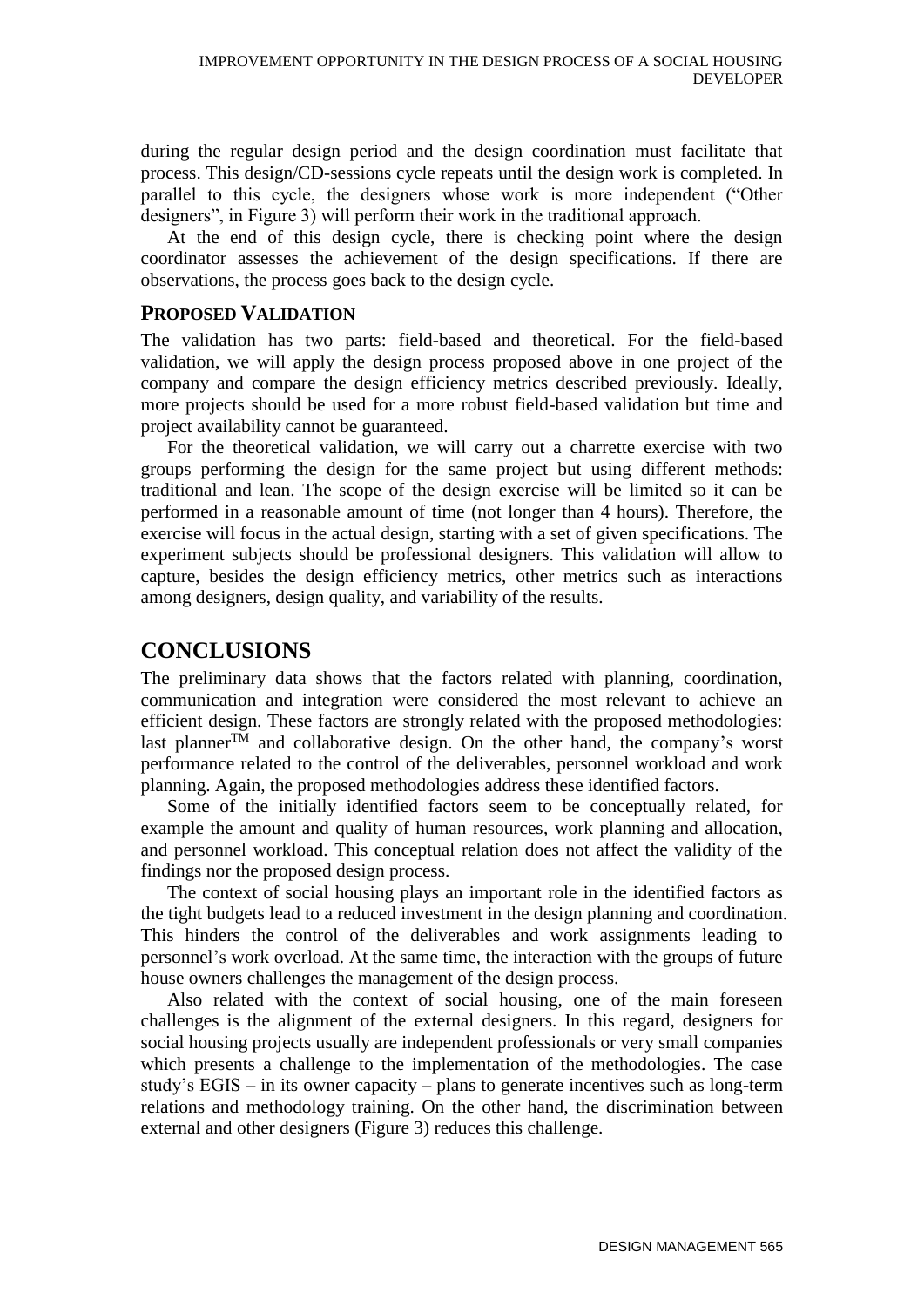Although the research is still ongoing and validation is yet to be performed, the company's managers positively assessed the proposal.

The expected outcomes of this research are efficiency and quality increments in the design process. These outcomes should reflect in a shorter duration for the overall design process – including the design until the delivery to the SERVIU and the SERVIU's review and its respective iterations – as it is assumed that a better design quality should facilitate the review process. This assumption may be affected by the project location (and then this variable is important for the field validation) as different SERVIUs differ in bureaucracy and requirement levels, which impacts the review process duration.

# **ACKNOWLEDGMENTS**

We thank OVAL, Construction and Development Company, for providing access to their data and personnel.

### **REFERENCES**

- Austin, S., Baldwin, A. and Newton, A. 1994. Manipulating the flow of design information to improve the programming of building design. *Construction Management and Economics,* [online] 12(5), pp.445–455. Available at: <http://www.tandfonline.com/doi/abs/10.1080/01446199400000054#.VQbSfI7F\_ iU> [Accessed 7 Mar. 2015].
- Ballard, G. and Koskela, L. 1998. On the Agenda of Design Management Research. In: *Proc*. *6th Ann. Conf. of the Int'l. Group for Lean Construction*. Guarujá, Brazil, Aug. 13-15.
- Chachere, J. 2009. *Observation, Theory, and Simulation of Integrated Concurrent Engineering.* Working Paper 118. Stanford University.
- Chachere, J., Levitt, R.E. and John Kunz. 2003. *Can You Accelerate Your Project Using Extreme Collaboration? A Model Based Analysis.* Technical Report 154, Stanford University.
- Choo, H.J., Hammond, J., Tommelein, I.D., Austin, S. a. and Ballard, G. 2004. DePlan: A tool for integrated design management. *Automation in Construction.* 13(3), pp.313–326.
- Cornick, T. 1991. *Quality Management for Building Design.* London: Butterworth Architecture.
- Formoso, C.C.T., Tzotzopoulos, P., Jobim, M.S.S. and Liedtke, R. 1998. Developing a protocol for managing the design process in the building industry. In: *Proc*. *6th Ann. Conf. of the Int'l. Group for Lean Construction*. Guarujá, Brazil, Aug. 13-15.
- Freire, J. and Alarcón, L.F. 2002. Achieving Lean Design Process: Improvement Methodology. *Journal of Construction Engineering and Management.* 128(3), pp.248–256.
- Hamzeh, F., Balard, G. and Tommelein, I.D. 2009. Is the Last Planner System applicable to design?—A case study. In: *Proc*. *17th Ann. Conf. of the Int'l. Group for Lean Construction*. Taipei, Taiwan, July 15-17.
- Jara, C., Alarcón, L.F. and Mourgues, C. 2009. Accelerating Interactions in Project Design Through Extreme Collaboration and Commitment Management – a Case